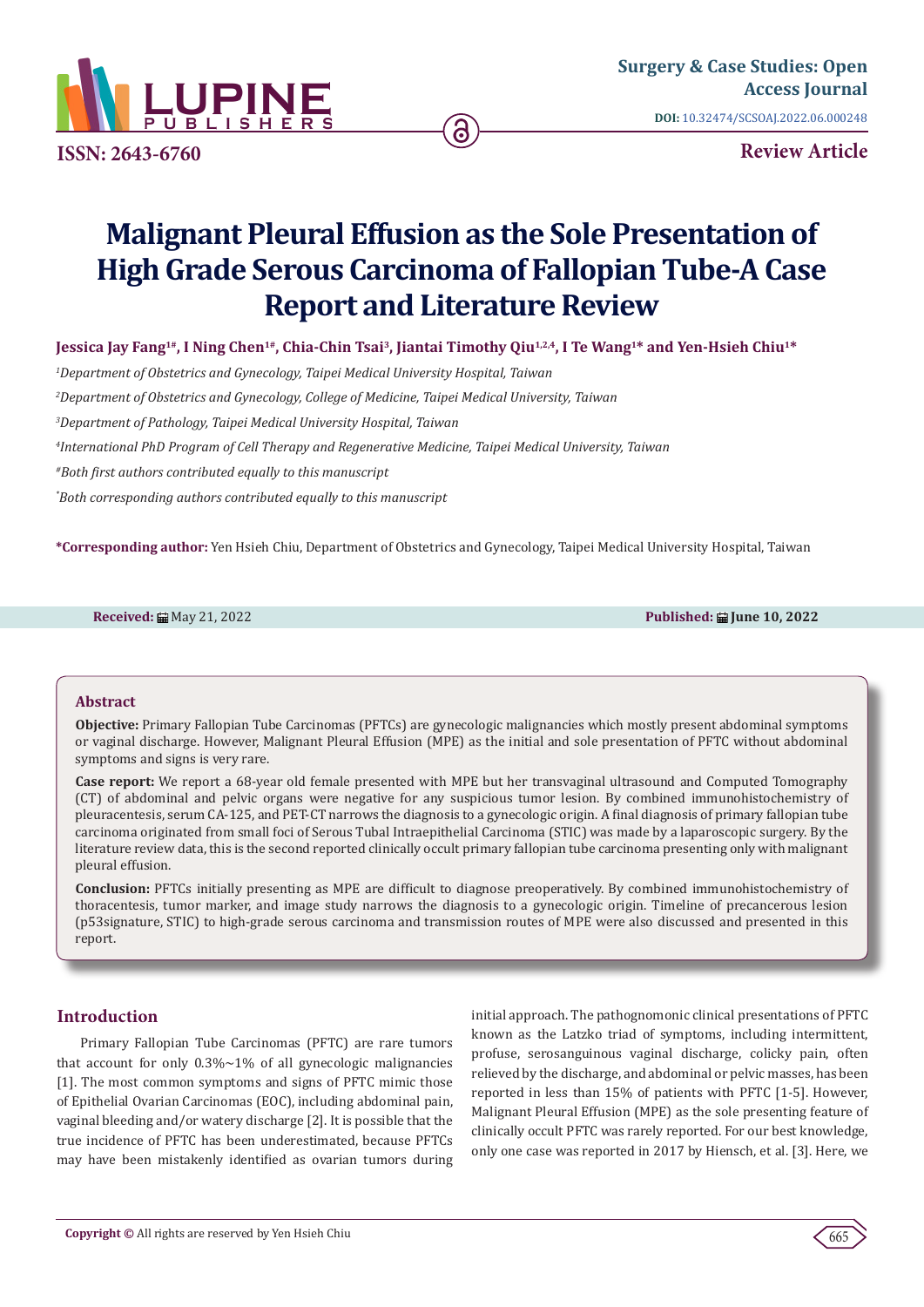present the second case of PFTC manifesting itself as MPE without clinically apparent adnexal or peritoneal disease.

The accurate rate of preoperative diagnosis of PFTC is low and even the intra-operative diagnosis is missed in up to 50% of patients [3]. It is also difficult to diagnose PFTC radiologically using either ultrasound, Computed Tomography (CT) or Magnetic Resonance Imaging (MRI) due to limited tumor size at primary site and even spreading lesions. PFTC may metastasize by different possible mechanisms. Tumor can be spread by the trans-coelomic exfoliation of cells that implant throughout the peritoneal cavity. Tumor spread can also occur by means of contiguous invasion, transluminal migration and lympho-hematogenous dissemination. In approximately 80% of PFTC patients with advanced disease, metastases are confined to the peritoneal cavity [4]. However, PFTC also has the propensity to bypass the peritoneum enroute to distal location. Therefore, PFTC is uniquely suited to initially manifest as a Cancer of Unknown Primary (CUP) due to its small size at the time of spread and to its potential for distant metastasis [3].

# **Case Presentation**

A 68-year old female with medical history of dyslipidemia presented with palpitation, chest tightness, and shortness of breath for 5 days. She denied cough, fever, chest pain, hemoptysis, abdominal pain or loss of body weight. She had a past history of right oophorectomy due to endometrioma 30 years ago and received laparoscopic cholecystectomy due to cholecystitis 20 years ago. She was nulliparous with one artificial abortion due to Down's syndrome 30 years ago. She is currently postmenopausal. She had a family history of colon cancer (her father and grandfather).



**Figure 1:** Chest radiograph showed atelectasis of right lower lung with moderate right pleural effusion.

Her vital signs and oxygen saturation were normal at admission. Physical examination revealed reduced breathing sounds over right lung base with crackles and dullness to percussion. There

were no cardiac bruits or gallops on auscultation, nor any palpable lymphadenopathy or edema. Abdominal examination showed no specific findings. Her electrocardiogram was unremarkable, and cardiac echogram revealed an ejection fraction of 56%. Laboratory examinations including complete blood count, serum chemistry, liver function tests, and cardiac enzymes were all within normal limits. Tumor markers were all within normal limit except an elevated CA-125 (198.1 U/mL, normal range: less than 35 U/ mL). Chest radiograph showed atelectasis of right lower lung with moderate right pleural effusion (Figure 1,1A). An ultrasound-guided right thoracentesis was performed and yielded serosanguinous pleural fluid of 1380mL. Analysis of pleural effusion showed exudative character with presence of many malignant cells, some mesothelial cells, and lymphocytes. Immunohistochemical studies for malignant cells in pleural fluid showed diffusely positive for PAX8, focally positive for CK7 and calretinin, and negative for CK20, CK5/6, CDX2, and TTF-1, suggesting a metastatic tumor originated from Müllerian system, urinary system or thyroid gland.



**Figure 1A:** Computed Tomography showed mild pleural effusion with atelectasis in bilateral lower lung base and patchy infiltrates in the right middle lobe.

Due to an elevated CA-125, a malignancy of ovarian origin was considered. The patient received transvaginal ultrasound but showed no specific finding (Figure 2). In searching for possible primary tumor responsible for her malignant pleural effusion, the patient underwent further imaging studies. A Computed Tomography from chest to abdomen showed mild pleural effusion with atelectasis in bilateral lower lung base and patchy infiltrates in the right middle lobe (Figures  $1 \& 2$ ). There were no specific findings within the abdomen except some liver cysts. Thallium scan of heart was performed but showed negative finding. Esophagogastroduodenoscopy and colonoscopy were also performed but showed negative for tumor lesion. However, her Positron Emission Tomography-Computed Tomography (PET-CT) scan revealed suspicious multifocal peritoneal tumors with a 2.3cm tumor in the anterior aspect of the uterus (Figure 3).

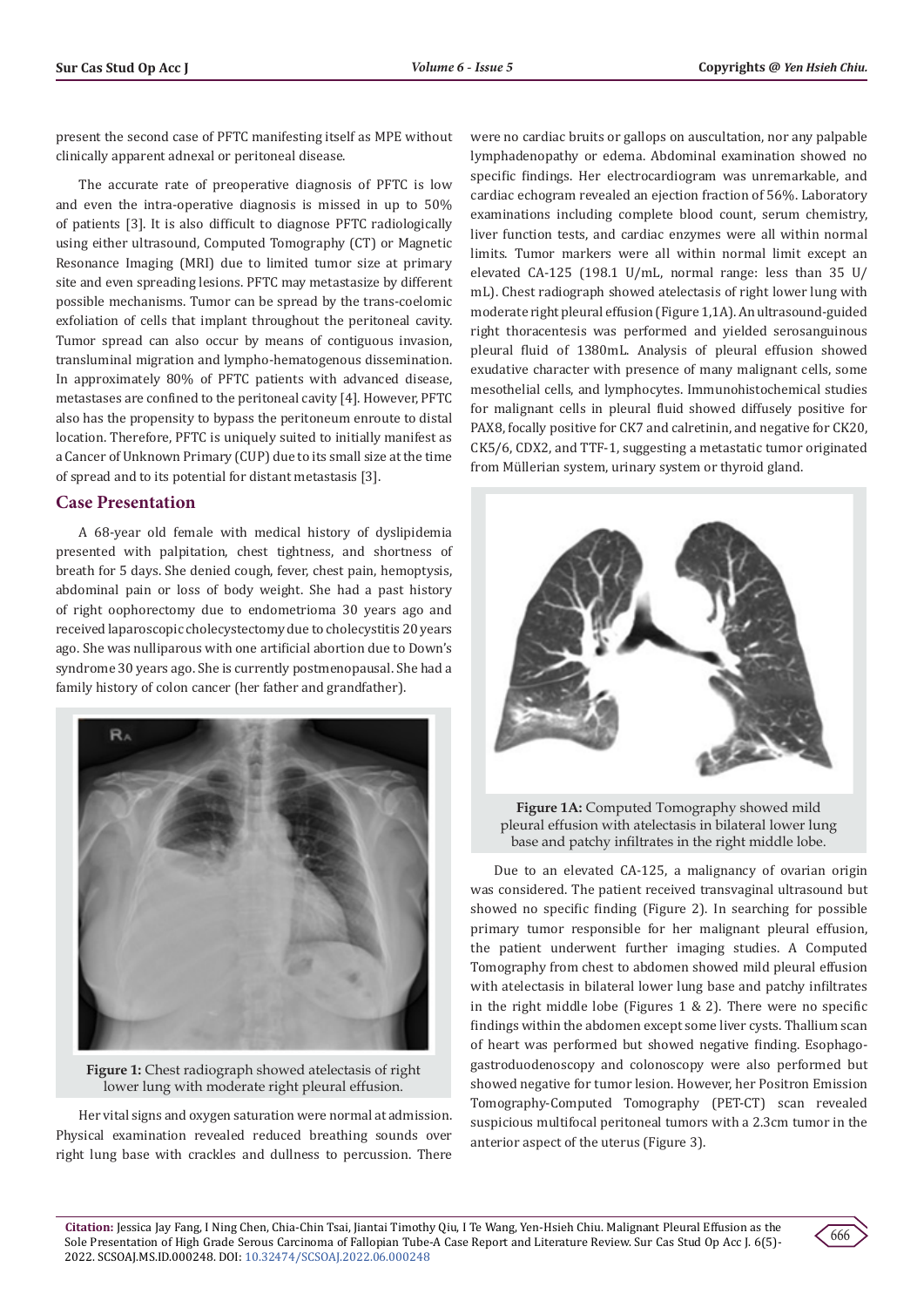

**Figure 2:** Transvaginal ultrasound showed normal-sized uterus and bilateral ovaries with an hyperechoic shadow of the endometrium.



**Figure 3:** PET-CT scan presented uptake over the anterior aspect of uterus and multifocal uptake in peritoneum.

Under the tentative diagnosis of gynecologic malignancy, diagnostic laparoscopy was arranged. At surgery, the patient was found to have papillary tumor mass, about 2cm in diameter, at serosa of lower segment of uterus and vesico-cervical reflection of uterus. The adnexa were grossly normal but miliary tumor lesions were noted over peritoneum near bilateral tubal fimbrial ends. The cul-de-sac was not adhesive but with multiple tumor seeding. Furthermore, multiple variable-sized nodules with hard

consistency were noted over the omentum (Figure 4). The omental lesion was positive for adenocarcinoma by intraoperative frozen section examination. There were also miliary tumor implants over the subdiaphragmatic surface of the liver. Minimal ascites was noted. The patient underwent optimal debulking surgery including hysterectomy, right salpingectomy (status post right oophorectomy 30 years ago), left salpingo-oophorectomy, pelvic lymphadenectomy, and omentectomy.

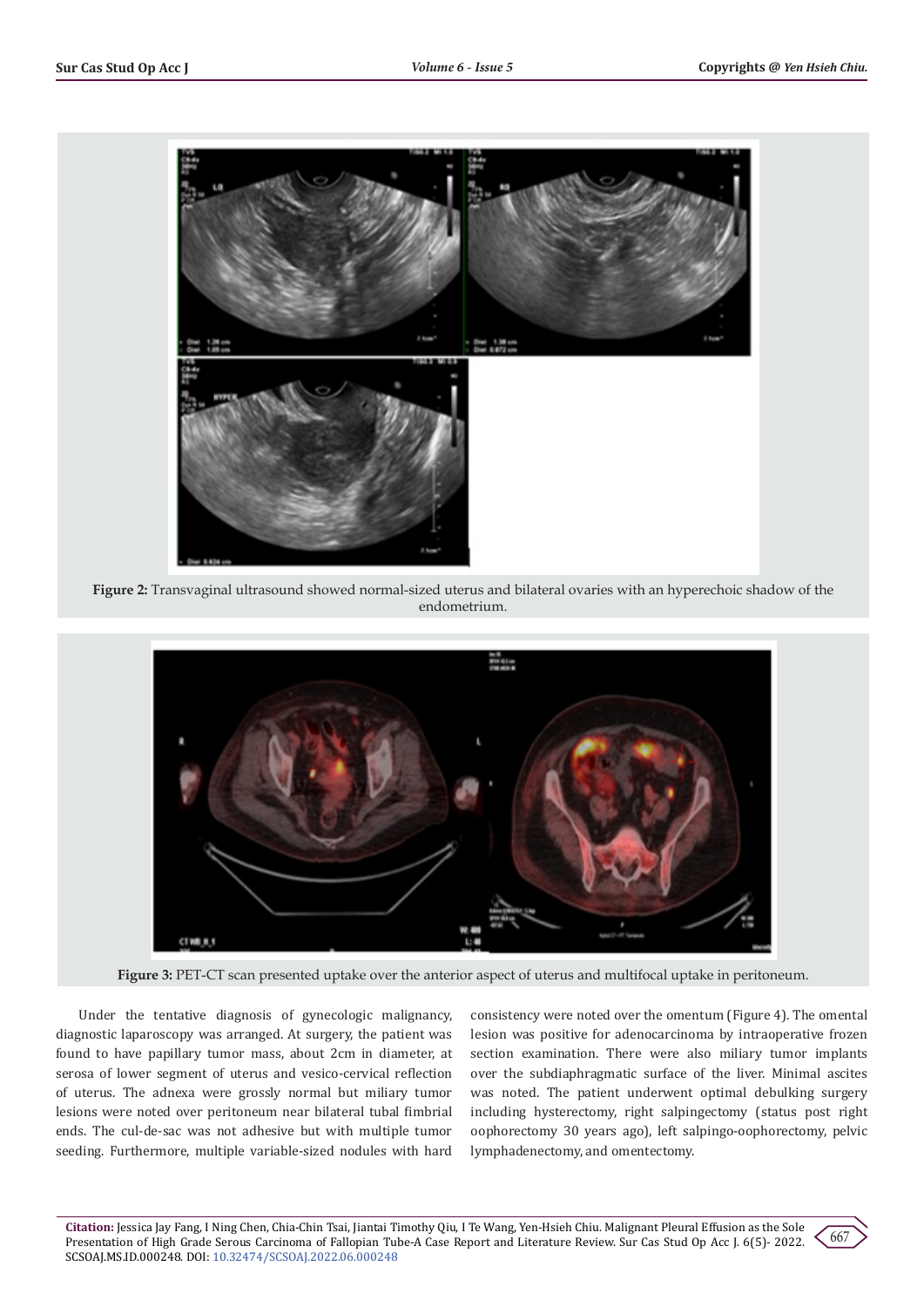

**Figure 4A-D:** Papillary tumor mass at serosa of lower segment of uterus and vesico-cervical reflection. B&C: Omentum cake with multiple variable-sized nodules.

D: Miliary tumor lesions were noted over peritoneum. R't side fallopian tube was in normal sized. Peritoneal cancer was more favored than the final diagnosis of PFTC.

By gross pathologic examination of the specimen, the resected uterus was atrophic with rough serosa focally without obvious tumor lesion. The accompanied bilateral fallopian tubes were normal in shape with rough serosa. Left ovary was identified, and it was in normal appearance (Figure 5). Fragmented omental tissues with frankly tumor nodules, measuring up to 5.5 x 3.5 x 1.8 cm in size, were noted. By microscopic examination, a high-grade serous carcinoma, measuring 0.6 x 0.4 x 0.3 cm in size, was found at fimbrial end of left fallopian tube. Nuclear pleomorphism and atypical mitoses could be easily found (Figure 6). Foci of Serous Tubal Intraepithelial Carcinoma (STIC) were also noted. Tumor implants were present at serosa of uterine corpus and right fallopian tube. Omentum was also positive for adenocarcinoma (Figure 7). No metastatic carcinoma in pelvic lymph nodes was found. Immunohistochemical study of tumor cells for p53 and p16 showed positive reaction. A high-grade serous carcinoma of fallopian tube with tumor involved uterine

low segment and widespread seeding on omentum was diagnosed. She was pathologically staged as T3cN0M1a with AJCC TMN stage IVA. Immunohistochemistry testing for mismatch repair proteins including MLH1, MSH2, MSH6, and PMS2 showed intact nuclear expression of mismatch repair proteins. Molecular testing for BRAF and KARS genes showed wild type without mutation. Genetic assay results showed both BRCA1 and BRCA2 mutation. The patient received adjuvant chemotherapy with Paclitaxel and Carboplatin intravenously. There were no significant adverse effects after chemotherapy, and she was discharged uneventfully. Subsequent chemotherapy was accomplished, and she was followed at our out-patient department. Maintenance therapy by PARP-inhibitor (Olaparib) was also prescribed due to her BRCA mutation. She has remained no evidence of disease recurrence according to her physical examination, image studies, and tumor marker levels (CA-125) on follow up.



**Figure 5:** Gross pathologic examination of the specimen, the resected uterus was atrophic with rough serosa focally without obvious tumor lesion. Bilateral fallopian tubes were normal in shape with rough serosa. Left ovary was identified, and it was in normal appearance (Right oophorectomy 30 years ago) (Figure 3).

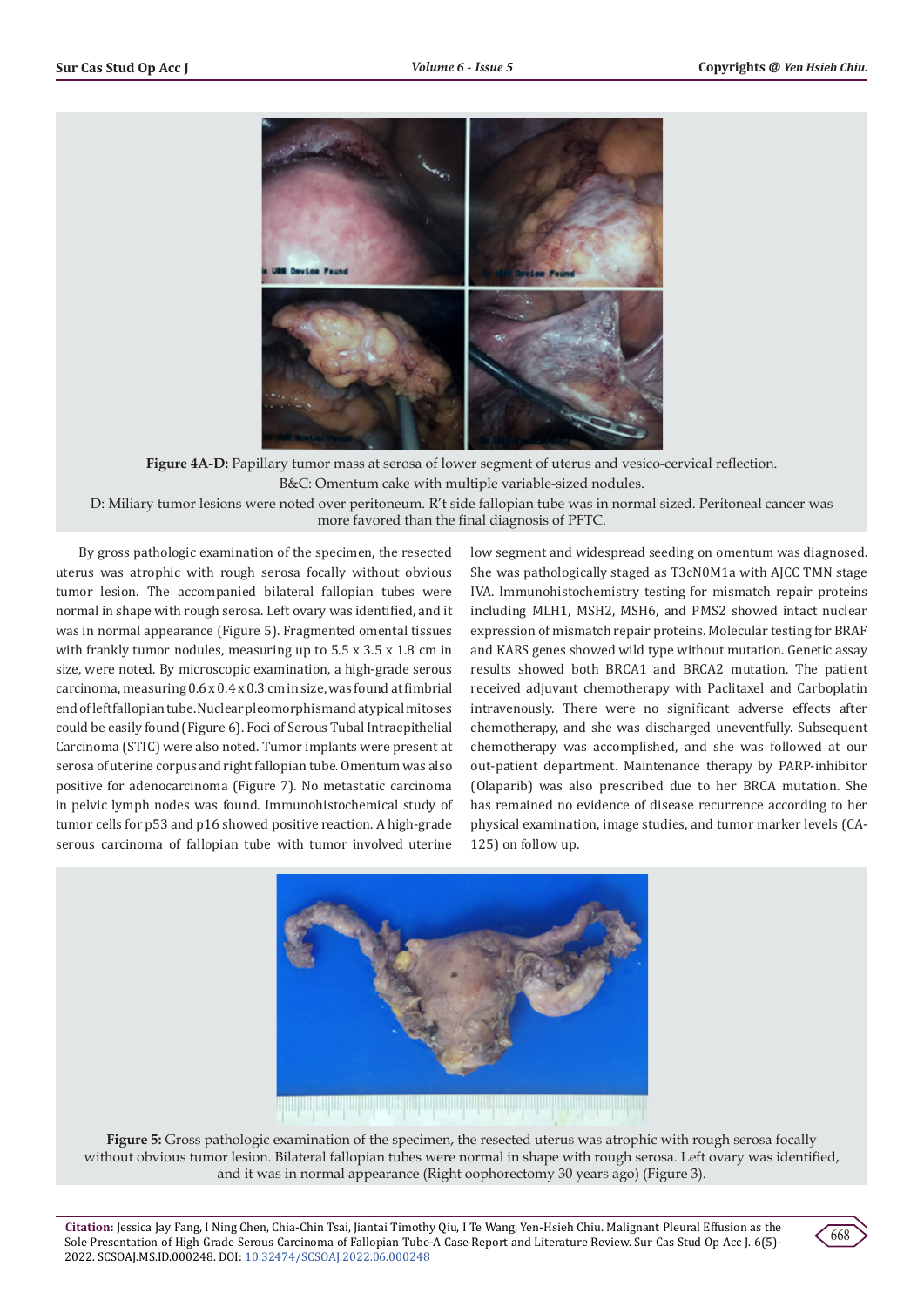

**Figure 6:** Primary tumor at left fallopian tube; atypical mitosis could be found (arrow). (Hematoxylin and Eosin, 400X).



Figure 7: Tumor cells involved in omentum. (Hematoxylin and Eosin, 200X).

# **Discussion**

Malignant Pleural Effusions (MPE) are most frequently (50-65%) caused by metastatic lung and breast cancers. They are commonly unilateral and are reflective of poorer prognosis. Pathogenesis of MPE is thought to be caused by the hyperpermeability of microvascular tissue as a result of trans-diaphragmatic migration of malignant peritoneal fluid, deposition of neoplastic cells into the pleural cavity or invasion of cancer cells into lymphatic vessels [3,6,7]. Current guidelines recommend thoracentesis for diagnosis. However, the sensitivity of cytological diagnosis for MPE using thoracentesis is relatively poor with an accuracy of only 62%. The primary lesion of MPE is often difficult to identify histologically, even in cytologically positive samples [7]. Despite extensive work up, up to 11% of MPE are still from CUP, and potentially 5% may originate in the female reproductive system among CUP [6,8]. In gynecological malignancies, Epithelial Ovarian Carcinoma (EOC) is the most common neoplasm associated with MPE, which usually occur in the context of obvious peritoneal involvement in this malignancy [3]. Recent advances in management of MPE and CUP highlights the use of Immunohistochemistry (IHC) studies and

biomarkers of MPE, which has proven useful in helping to evaluate the primary tumor histology in patients with CUP [6,9].

Previous studies suggest that hybrid PET-CT should be utilized in the workup of CUP which aids the detection of primary tumor sites with a diagnostic accuracy of 78%, sensitivity of 80%, specificity of 74%, positive predictive value of 88.7% and negative predictive value of 59% [6,10]. In our case, PET-CT played an important role in detecting the primary tumor site. In contrary to the first case reported by Hiensch, et al. which showed only paraaortic lymphadenopathy on her PET-CT, the PET-CT scan of our case indicated an impression of peritoneal malignancy. In the first case reported by Hiensch, et al., the differential diagnosis was not able to narrow down to Mullerian duct malignancy due to the abscence of PAX-8 in their IHC stain. Furthermore, breast cancer was also one of the possible origins. Therefore, 3 courses of chemotherapy were performed prior to an exploratory laparotomy which then confirmed the diagnosis of PFTC. In our case, PAX-8 was included in the IHC stain of thoracentesis, which indicated a differential diagnosis of Mullerian duct malignancy. By combining the results of her PET-CT, we concluded a tentative diagnosis of peritoneal cancer

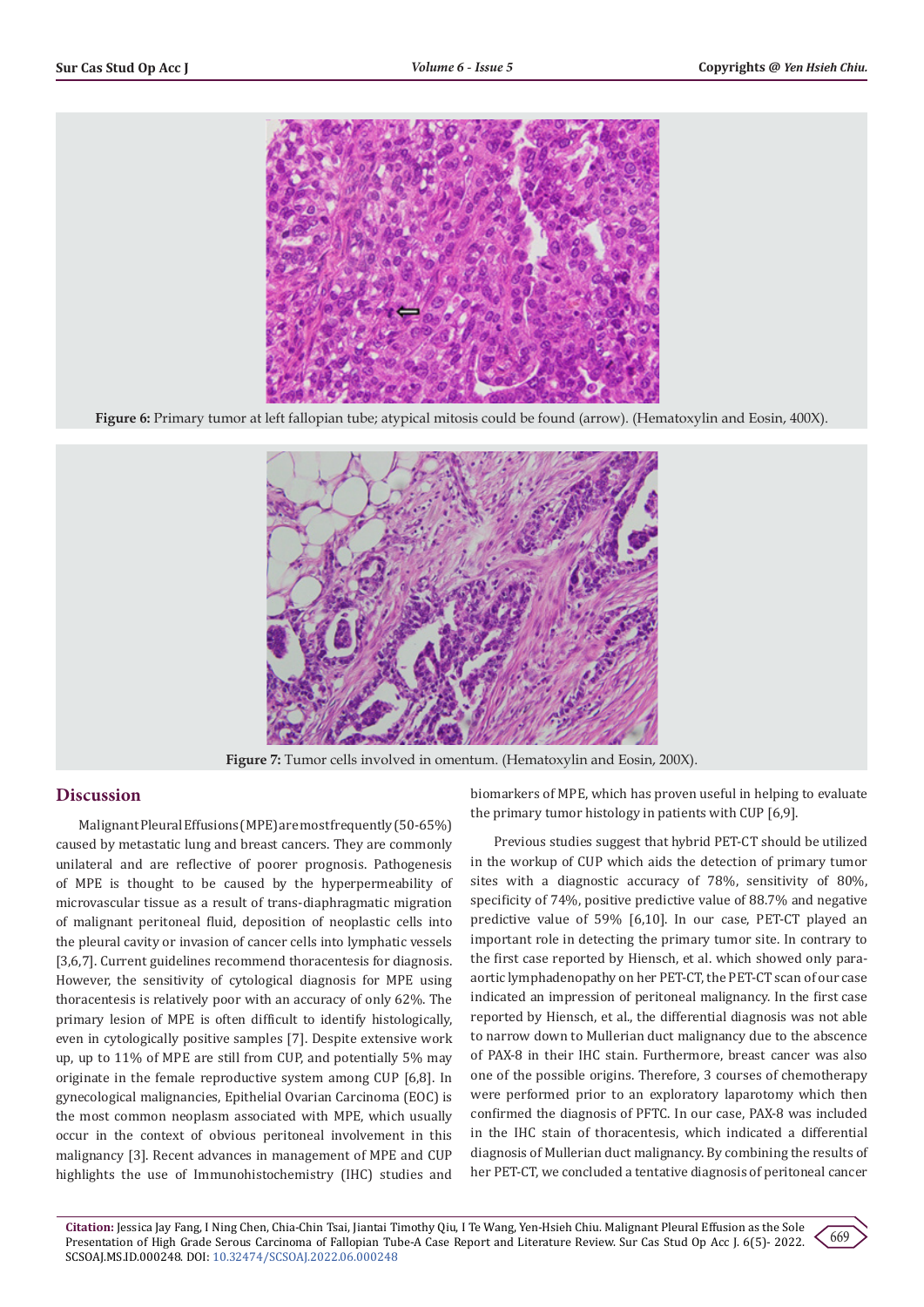or normal sized EOC. A diagnostic laparoscopy was first performed to evaluate the intra-abdominal condition rather than performing neo-adjuvant chemotherapy. EOC or peritoneal cancer was still highly suspected after thorough inspection of the abdomen. High grade serous carcinoma was proved by frozen section of vesicocervical reflexion tumor fragments and peritoneal nodules. Optimal debulking for Mullerian duct malignancy was achieved, and the final pathology was diagnosed as PFTC. Compared with the case reported by Hiensch, et al. both cases are clinico-radiographically occult PFTCs. Diagnosis was notoriously difficult due to both negative in clinical findings and initial radiographic images. However, by combining immunohistochemical study (positive PAX-8, positive CK-7, and negative CK-20) of pleuracentesis, serum CA-125 level, and PET-CT narrows the diagnosis to a gynecologic origin. Especially the IHC stain of PAX-8 had lead us to an early differential diagnosis of a Mullerian duct malignancy. The importance of PAX-8 stains also mentioned by Hiensch, et al. This illustrates the importance of comprehensive multiple diagnostic modalities in such cases.

Unlike cancers arising from the cervix, endometrium, breast and colon, where the carcinogenesis models were established because their precursor lesions are well recognized, the precursors of Highgrade Serous Carcinoma (HGSC) have been poorly understood. Recently, by advanced molecular and pathologic exams such as Sectioning and Extensive Examining of Fimbriated end (SEE-FIM), HGSC were considered to be originated from STIC or its precursor lesions including p53 signature and serous tubal intraepithelial lesion (STIL) [11-13]. Our case seems to correspond to this tubal paradigm studied by Shih, et al., therefore, the unknown origin of MPE was finally traced back to PFTC and tiny STIC lesions [13]. Furthermore, by mathematical modeling based on lesion-specific proliferative rates, the timeline of HGSC evolution could also be estimated. According to Wu, et al., the tubal paradigm of HGSC genesis starts from p53 signatures to dormant STIC, leading to proliferative STIC, and eventually becomes HGSC. It may take at least 20 years from the appearance of a p53 signature lesion to the development of proliferative STICs. The lesions would remain clinically and radiographically 'occult' just like our case behaved. In comparison, it takes only about 6 years for proliferative STICs to progress into HGSC (Figure 8) [12]. However, more research about mechanisms of STIC evolution and confirmation of the precancerous lesions of HGSC is needed for prevention and early detection of this hazardous Mullerian duct malignancy in the future.



**Figure 8:** Timeline of precancerous lesion include p53 signature, proliferative STIC evolve to high-grade serous carcinoma and transmission routes of Malignant Pleural Effusion (MPE) in reported case 1 and our presented case 2.

# **Conclusion**

PFTCs are difficult to diagnose preoperatively due to its nonspecific symptoms and signs, which mimic those of EOC. MPE is a rare presentation of PFTCs, and it is especially difficult to diagnose in cases with both negative pathognomonic clinical findings and initial radiographic images. However, by combining multiple modalities including immunohistochemistry of pleurocentesis, serum CA-125 level, and PET-CT can narrow the diagnosis to a gynecologic origin. A final diagnosis is still made by a diagnostic laparoscopic surgery. Treatment is surgical removal of the tumor followed by adjuvant chemotherapy, then maintenance therapy with PARP inhibitor is preferable if BRCA mutation was present.

## **Declaration of Competing Interest**

None of the authors has any financial support or relationships that may pose a conflict of interest.

#### **References**

1. [Alvadado Cabrero I, Stolnicu S, Kiyokawa T, Yamada K, Nikoodo T, et al.](https://pubmed.ncbi.nlm.nih.gov/23195378/) [\(2013\) Carcinoma of the fallopian tube: Results of a multi-institutional](https://pubmed.ncbi.nlm.nih.gov/23195378/) [retrospective analysis of 127 patients with evaluation of staging and](https://pubmed.ncbi.nlm.nih.gov/23195378/) [prognostic factors. Ann Diagn Pathol 17\(2\): 159-164.](https://pubmed.ncbi.nlm.nih.gov/23195378/)

**Citation:** Jessica Jay Fang, I Ning Chen, Chia-Chin Tsai, Jiantai Timothy Qiu, I Te Wang, Yen-Hsieh Chiu. Malignant Pleural Effusion as the Sole Presentation of High Grade Serous Carcinoma of Fallopian Tube-A Case Report and Literature Review. Sur Cas Stud Op Acc J. 6(5)- 2022. SCSOAJ.MS.ID.000248. DOI: [10.32474/SCSOAJ.2022.06.000248](http://dx.doi.org/10.32474/SCSOAJ.2022.06.000248)